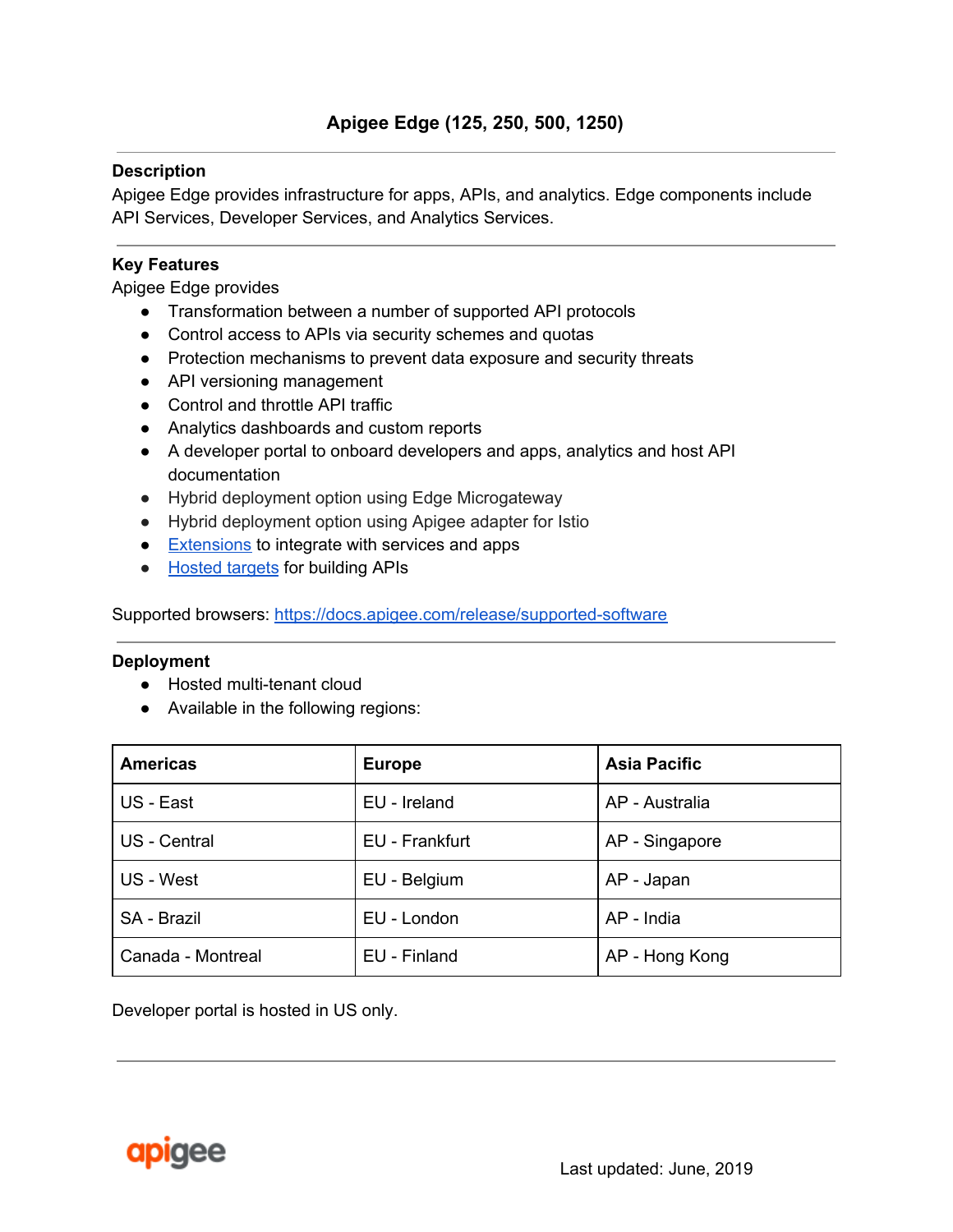# **Entitlements**

| <b>Apigee Edge</b>                  | 125            | 250            | 500            | 1250           |
|-------------------------------------|----------------|----------------|----------------|----------------|
| API Calls per<br>calendar quarter * | Up to 125M     | Up to 250M     | Up to 500M     | Up to $1.25B$  |
| <b>Analytics Data</b><br>History**  | Last 12 months | Last 12 months | Last 12 months | Last 12 months |

- Total 2 organization (Orgs) and 3 environments (Env) per Org (total of 6 Envs) for Apigee Edge (125, 250, 500 or 1250) - where Orgs provide logical separation for users, proxies and data. Env helps logical separation for SDLC (Software Development Lifecycle). For physical traffic separation with respect to Env, additional purchase of Traffic Isolation Pack.
- API proxy throughput will vary based on the number and type of policies used and data transformations performed
- Apigee may limit access to certain node.js packages or functionality that is malicious in nature or have security vulnerability when it has the potential to impact or disrupt Apigee services.
- $\bullet$  Developer portal capabilities built-in<sup>(t)</sup> to Apigee Edge include:
	- 10 developer portals per Org
	- Maximum of 1 million total page views/month per Customer across all portals
	- 1GB of content storage per portal (substantial content assets like videos should be hosted elsewhere and embedded)
- ●
- Any data processing performed within node.js or hosted targets based API proxies should be considered transient
- Performance testing requires prior notification via Apigee support portal
- Performance testing API call traffic counts against the quarterly limits

See <https://docs.apigee.com/api-platform/reference/limits> for applicable product limits

\* API Calls per calendar quarter ("API Traffic")

- 1. API call limits expire every calendar quarter and do not roll forward
- 2. Overages apply for the respective quarter once quarterly limit exceeded

3. The term "API Calls (API Traffic)" is defined as any calls via Apigee Edge - i.e, an API request and a response that is processed by Apigee Edge. Apigee Management API calls are excluded from the API Calls (API Traffic) calculation. The most current list of these can be found on <https://apigee.com/docs/management/apis>.

4. 3 API Calls to the Apigee Istio adapter are counted as 1 API Call in Apigee Edge Cloud.

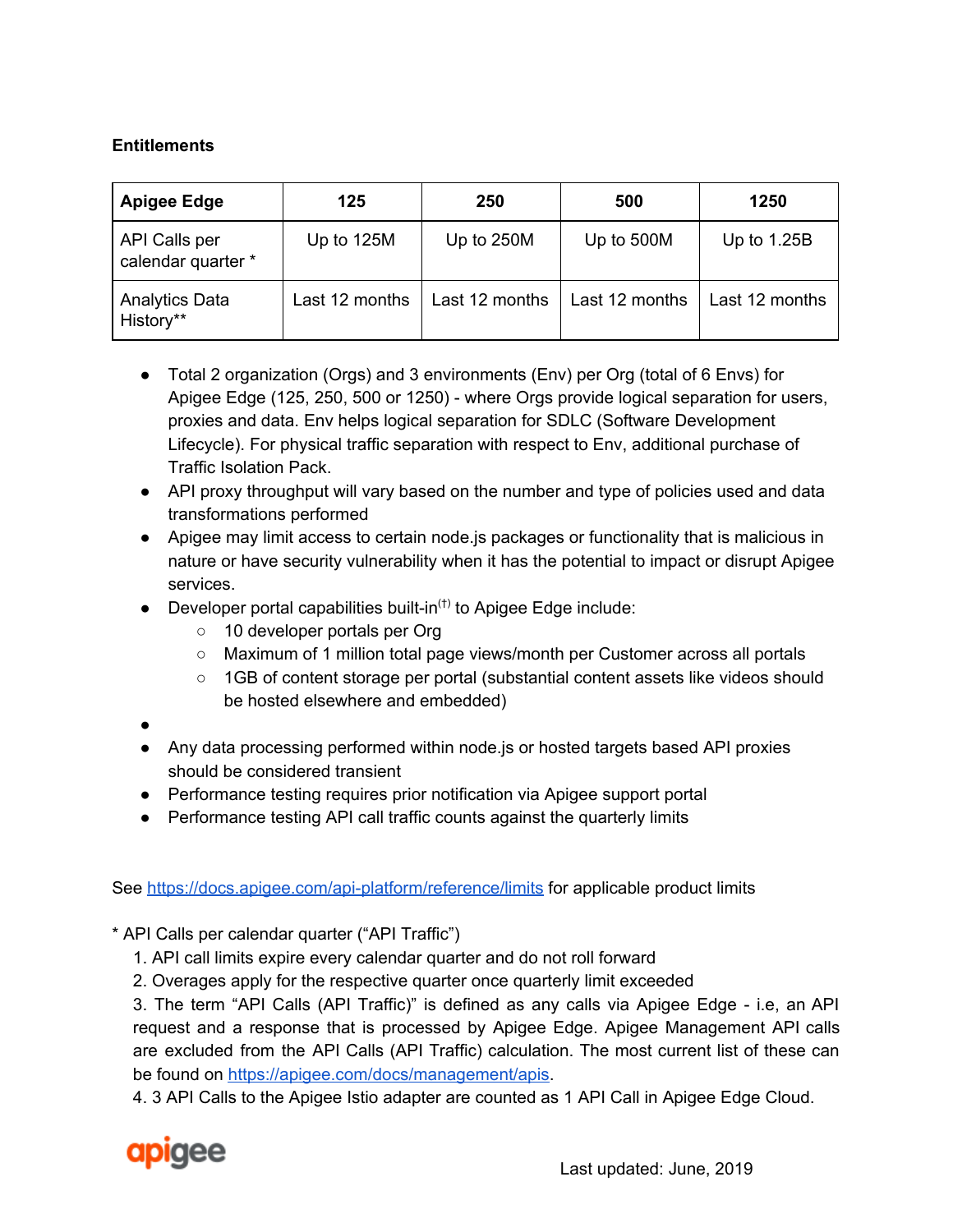5. 3 API Calls to the microgateway are counted as 1 API Call in Apigee Edge Cloud.

\*\* Data history constraints apply to traffic data from API requests that flow through Edge or generated from Apigee SDK-enabled apps. History does not apply to customer metadata stored in Apigee Edge.

† Developer portals - note that built-in refers to the developer portal integrated into Apigee Edge Cloud UI. Customers who had been using the legacy Drupal 7-based portals, which included 1 portal, 1 installed SSL certificate (customer provided), 1 million page views, and 30 GB of storage.

#### **Service Level Agreement**

Apigee commits to at least 99.9% Service Availability during each calendar month. In the event Apigee does not meet the Service Availability, the Customer will be eligible to receive a Service Credit as described below.

# **Definitions**

**Apigee Error Rate** -- The total number of Unsuccessful API Requests divided by the total number of API requests during that five minute period. Apigee calculates the Apigee Error Rate for each customer account as a percentage for each five minute period in the calendar month.

**Service Availability** -- Is calculated on a monthly basis by subtracting from 100% the average of the Apigee Error Rates from each five minute period in the calendar month for all API Calls processed by the Apigee Edge Cloud, and do not include API Calls processed by hybrid deployments of Microgateway and Apigee Istio adapter instances.

**Unsuccessful API Request** -- Any customer-initiated API request (excluding requests to Apigee platform API) that is processed by the Apigee Cloud Service and returns an HTTP status code in the 5xx family due to an Apigee error.

**Total API requests** -- The total number of successful and unsuccessful API requests (excluding requests to Apigee Management API calls) that are processed by the Apigee Cloud Service.

# **Service Credits**

If the Service Availability is less than 99.9%, and if Customer has fulfilled all of its obligations under the Agreement and this SLA, Apigee will provide Customer a Service Credit for the month in which the failure to meet this SLA has occurred. The Service Credit is calculated as the percentage of the monthly fees for the Apigee Cloud Service that is awarded to Customer for a validated claim for a failure to meet the SLA during that month, in accordance with the table below.

| Apigee Cloud Service Availability per Calendar Month | <b>Service Credit</b> |
|------------------------------------------------------|-----------------------|
| Equal to or greater than 99% but less than 99.9%     | 10%                   |
| Less than 99%                                        | 25%                   |